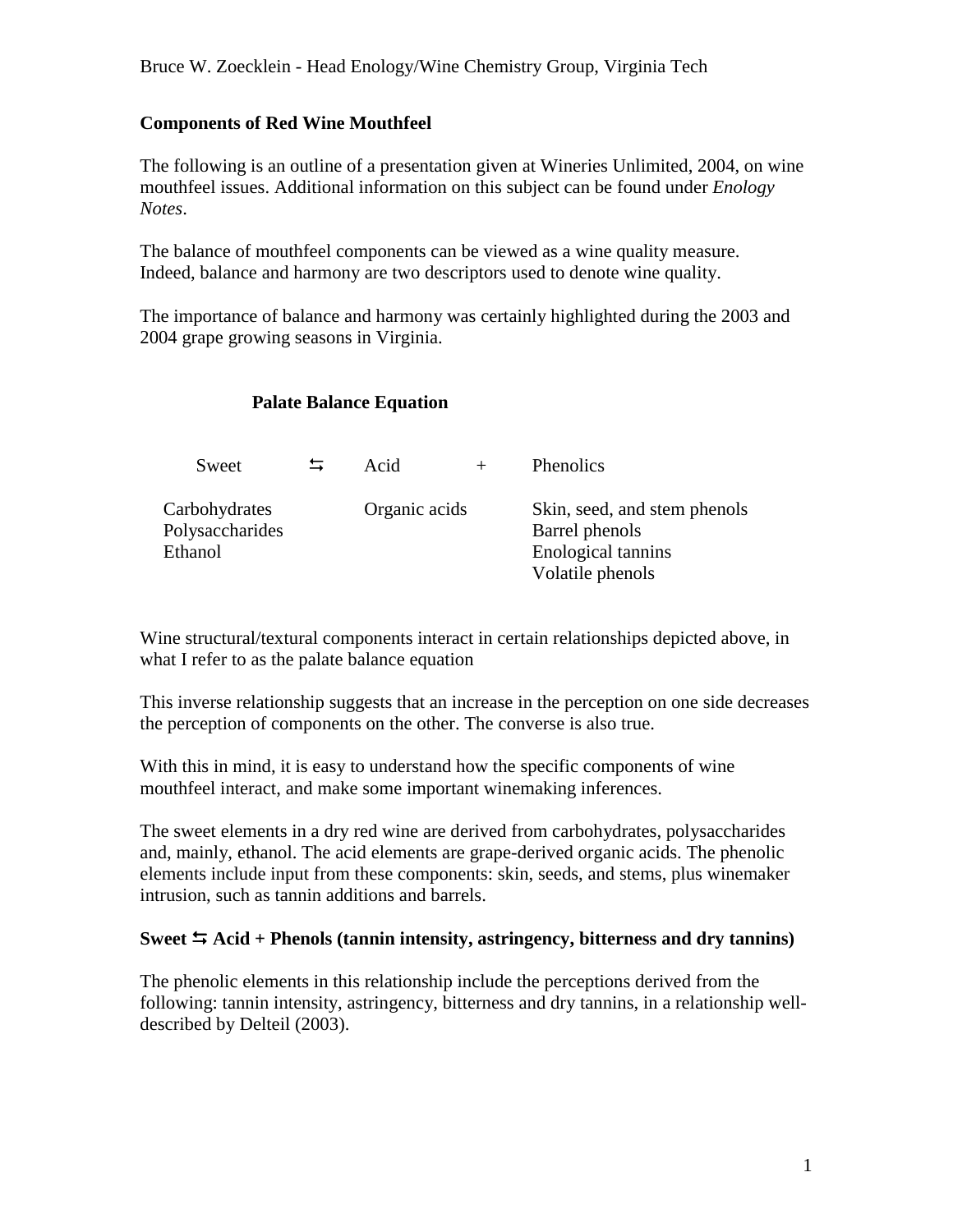The integration of structure and texture components is of importance because our perceptions occur in **different parts** of the palate and therefore at **different time intervals**, as you know.

Thus, we taste sweetness at the front of the palate first, followed by acidity on the sides, and finally the phenol taste of bitterness and tactile responses near the back.

Yet we expect that in a high quality, well-integrated wine, we will not perceive these separate sensations, but a nice, harmonious whole. The question is, how do we attain that goal of a harmonious structure and texture? Much of this work is from Dominique Delteil, from the ICV.

**I. Sweet**. In a dry red wine, the sweet elements are frequently not perceived as sweet, due to the impact or balance from the acid and phenolic components.

The primary sweet element in dry red wines is derived from alcohol and polysaccharides. These elements contribute to the perception of body or volume.

Sweet  $\leq$  Acid and Phenols (tannin intensity, astringency, bitterness and dry tannins)

# **Sweet/Volume/Body**

 $+$  Ethanol

+ Polysaccharides and other sugars (derived from grapes, yeast, bacteria, oak, commercial products and yeast fining)

Glycerol, unknown

- Volatile sulfur-containing compounds (VSCs)

**Key:** The plus sign (+) indicates a positive correlation, while a negative sign (-) indicates a negative correlation.

Thus, high alcohol wines such as California central coast Syrahs or Amidor County Zinfandels would contain a high concentration of body or volume elements.

We traditionally view volatile sulfur compounds as having mainly an olfactory sensation, which they do.  $H_2S$  and the vast array of organic sulfur-containing compounds add to what we call "reductive tone" defect. They also have a major impact on structure, that is as dramatic as their impact on odor.

Volatile sulfur compounds decrease the perception of volume/body, thus increasing the perception of the components on the right hand side of the palate balance equation. .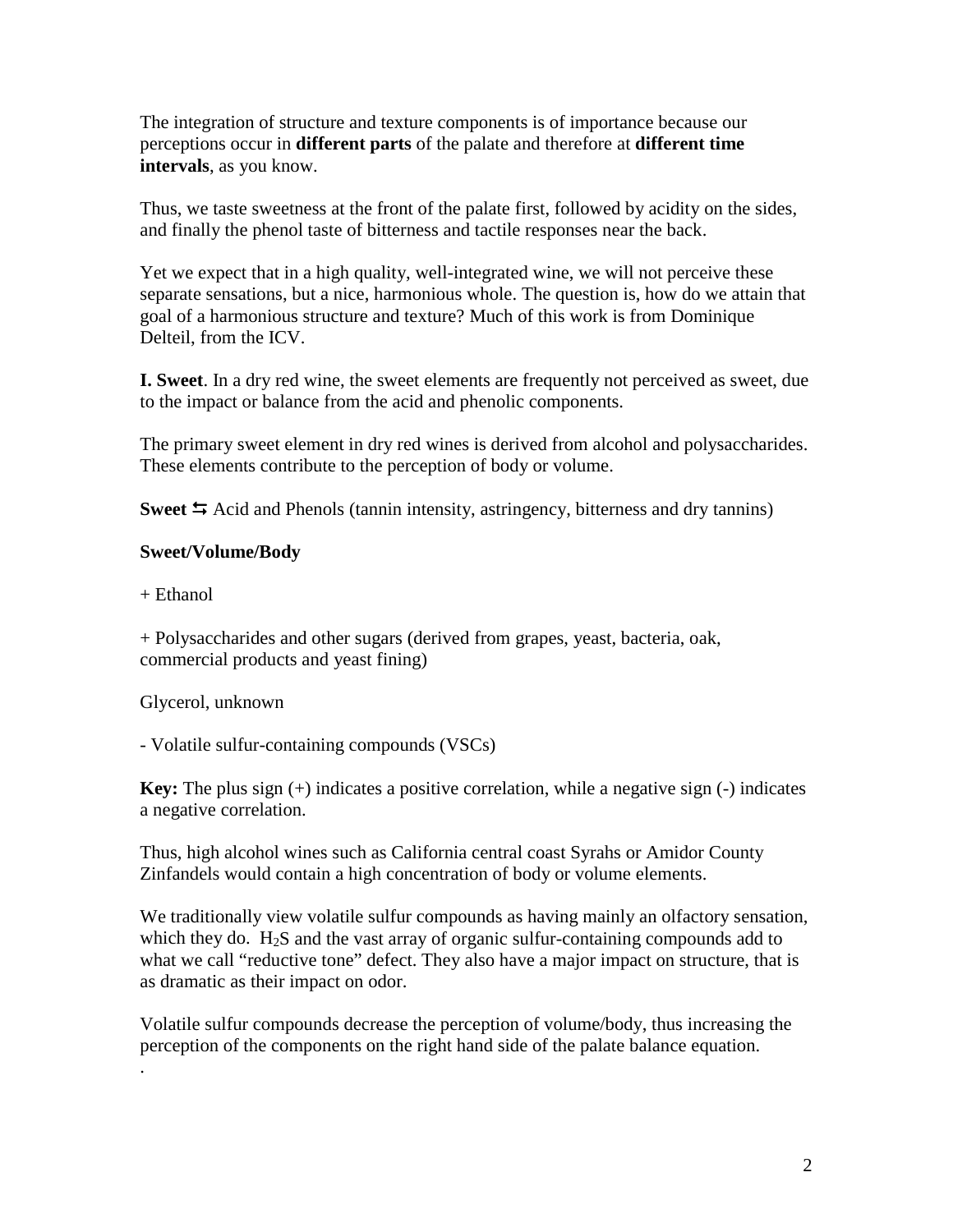**II. Acidity.** 

Sweet  $\blacktriangle$  **Acidity** + Phenols (tannin intensity, astringency, bitterness and dry tannins)

- Sugar

- $+$  Tannins
- + Certain volatile sulfur-containing compounds, including herbaceous compounds
- Ripe fruit, spicy aromas
- Polysaccharides (grapes, yeast, bacteria, oak, commercial products)

## +/- Body/volume

- + Tannin intensity
- + Dryness
- + Bitterness

Anything which increases the perception of acidity usually increases the perception of the phenolic elements also. This usually includes tannin intensity, astringency, bitterness, and dry tannins.

# **III. Phenols**

The qualitative and quantitative nature of phenols impacts their sensory characteristics**.**  By qualitative, I am referring mainly to phenolic polymerization.

Sweet  $\leq$  Acidity + **Phenols** (**tannin intensity**, astringency, bitterness and dry tannins)

# **Tannin Intensity**

- + Acidity
- + Volume compounds, such as extract
- + Yeast in suspension
- Polysaccharides
- + Volatile sulfur-containing compounds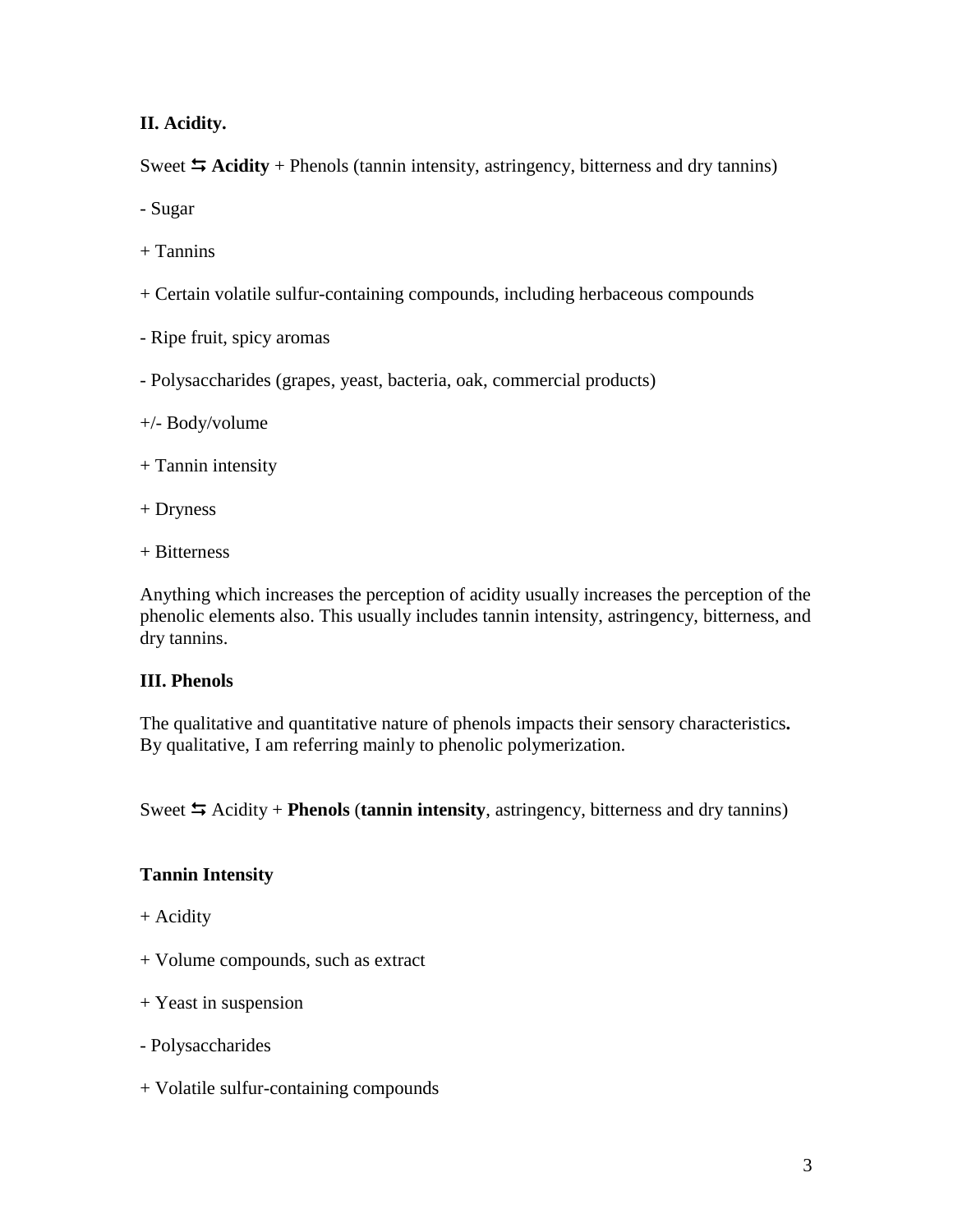- + Herbaceous compounds
- + Non-soluble solids

In our trials on the use of microoxygenation, we have seen a reduction in both tannin intensity and astringency, in part, due to the reduction in red wine herbaceousness. One very important point is that high concentrations of yeast and/or bacteria in wine can impact the perception of the wine structure/textural balance, as indicated.

## **Phenols**

Sweet  $\leq$  Acidity + **Phenols** (tannin intensity, **astringency**, bitterness and dry tannins)

#### **Astringency**

+ Grape and oak tannins

+ Acidity

0 Sugar

- + Volatile sulfur-containing compounds and herbaceous compounds
- Alcohol up to 14%, + above 14%.

+ Non-soluble solids

Qualitative change in phenols, due to oxidative polymerization, results in softer tannins, which can reduce the impact from the astringent tannins, lower the perception of the acidity, and increase the perception of volume or body—the sweet elements.

Sweet  $\leq$  Acidity + **Phenols** (tannin intensity, astringency, bitterness and **dry tannins**)

## **Dry Tannins**

- Alcohol up to  $13\%$ , + above  $13\%$  (v/v)

0 Sugar

+ Grape and oak tannins, including seed tannins

+ Acids, mainly malic and acetic